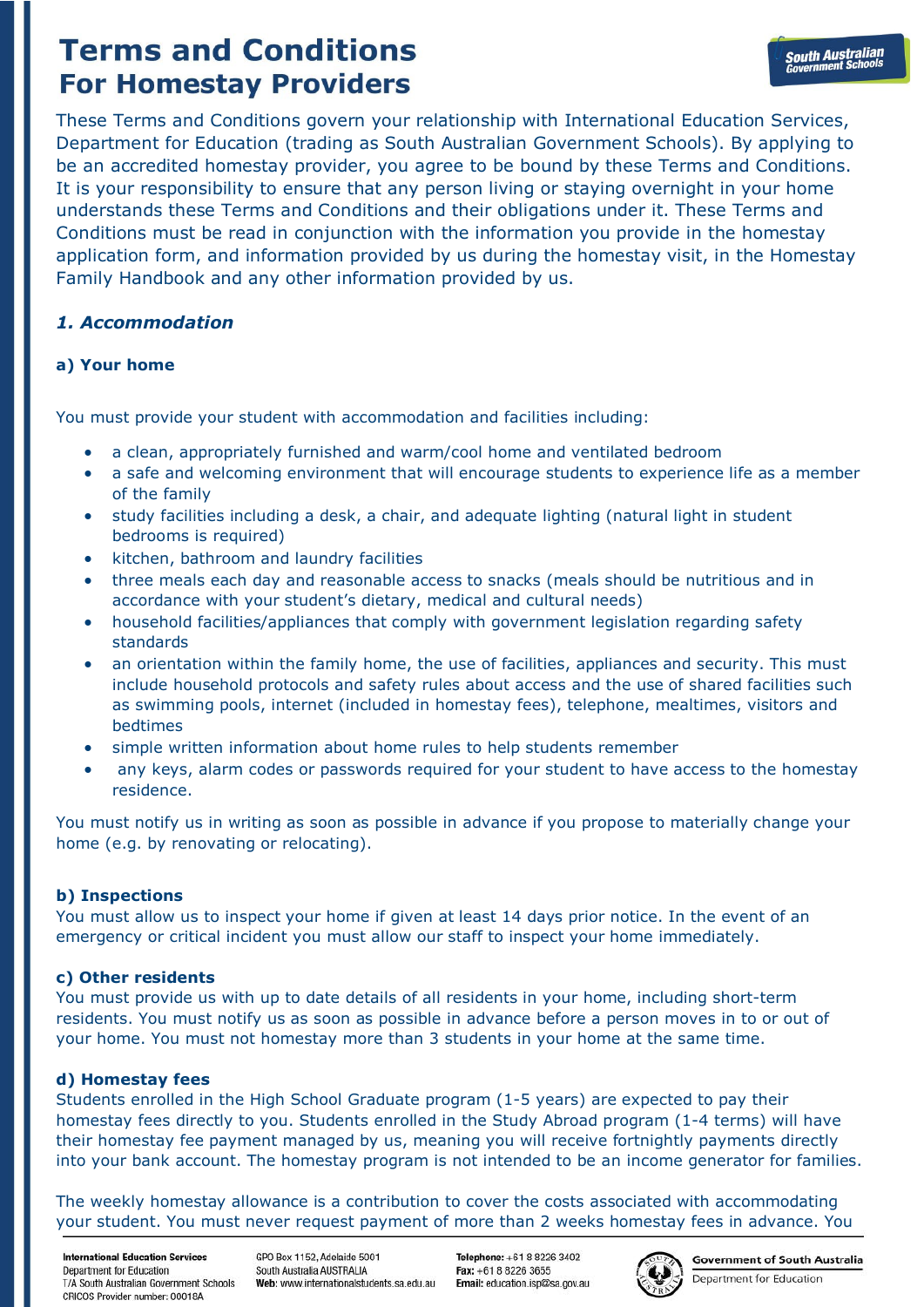must never borrow money from an international student. In the event of a homestay fee overpayment (i.e. administrative error or overpayment due to a student's early departure from your home) you may be required to return the funds to us. A homestay overpayment notice will be sent via email. All homestay fee overpayments are expected to be returned within 14 days of the issued homestay overpayment notice.

# *2. Child Protection*

# **a) Working with Children Checks**

In order to homestay an international student you must ensure a satisfactory Working With Children Check (WWCC, previously Child Related Employment Screening) is acquired for all persons aged 18 years and over residing in the home or staying overnight. To maintain your homestay accreditation, you and others living in the home are required to renew their WWCC before the expiry date. If, WWCCs are not renewed, alternative accommodation will need to be arranged for your international students and your homestay accreditation will lapse.

# **b) Responding to Risks of Harm, Abuse and Neglect – Education and Care Training**

The homestay parent(s) is/are required to complete the Responding to Risks of Harm, Abuse and Neglect – Education and Care (RRHAN-EC) training course. Homestays will be responsible for ensuring they update their training before the expiry date and providing evidence of completion to International Education Services.

# *3. Duty of care, conduct and behaviour*

# **a) Duty of care**

You must ensure that your student is appropriately supervised at all times. The level of supervision required will vary depending on the age and maturity of your student. You must:

- accept responsibility for students during out of school hours and provide supervision appropriate to the age of students as would be reasonably expected of parents
- nurture, support and assist where required or requested, appropriate to the age of students
- support your student in their studies
- respond and report to school/us any suspicion of abuse and/or neglect of students
- ensure family members and visitors are respectful towards your students
- comply with legislation governing the use of alcohol, drugs and smoking in relation to minors, safety and generally acceptable social practices
- ensure students do not have access to literature, websites, movies and other materials that are not deemed appropriate for their age
- monitor your student's social and recreational activities
- ensure students do not move in or out of your home without approval from us and their school
- only permit your student to stay away overnight or undertake any non-routine travel or activity if your student has prior written approval from their school/us
- not allow your student to be unsupervised overnight
- organise an appropriate 'live-in' care giver (must have a current WWCC and approval from us) if/when you are away from the home overnight, or advise us to ensure suitable care arrangements are made
- advise us if the situation in your home with respect to adult supervision changes from that advised in your original application (even temporarily), eg. one homestay parent moves out of the family home
- advise us if there are any changes in relation to your health or physical capacity that may impact your ability to care for the student(s) in your home
- never leave your student to supervise younger children, even for a short time
- immediately advise us if you have any concerns for your student's health, safety or wellbeing.

Telenhone: +61 8 8226 3402 Fax: +61.8.8226.3655 Email: education.isp@sa.gov.au

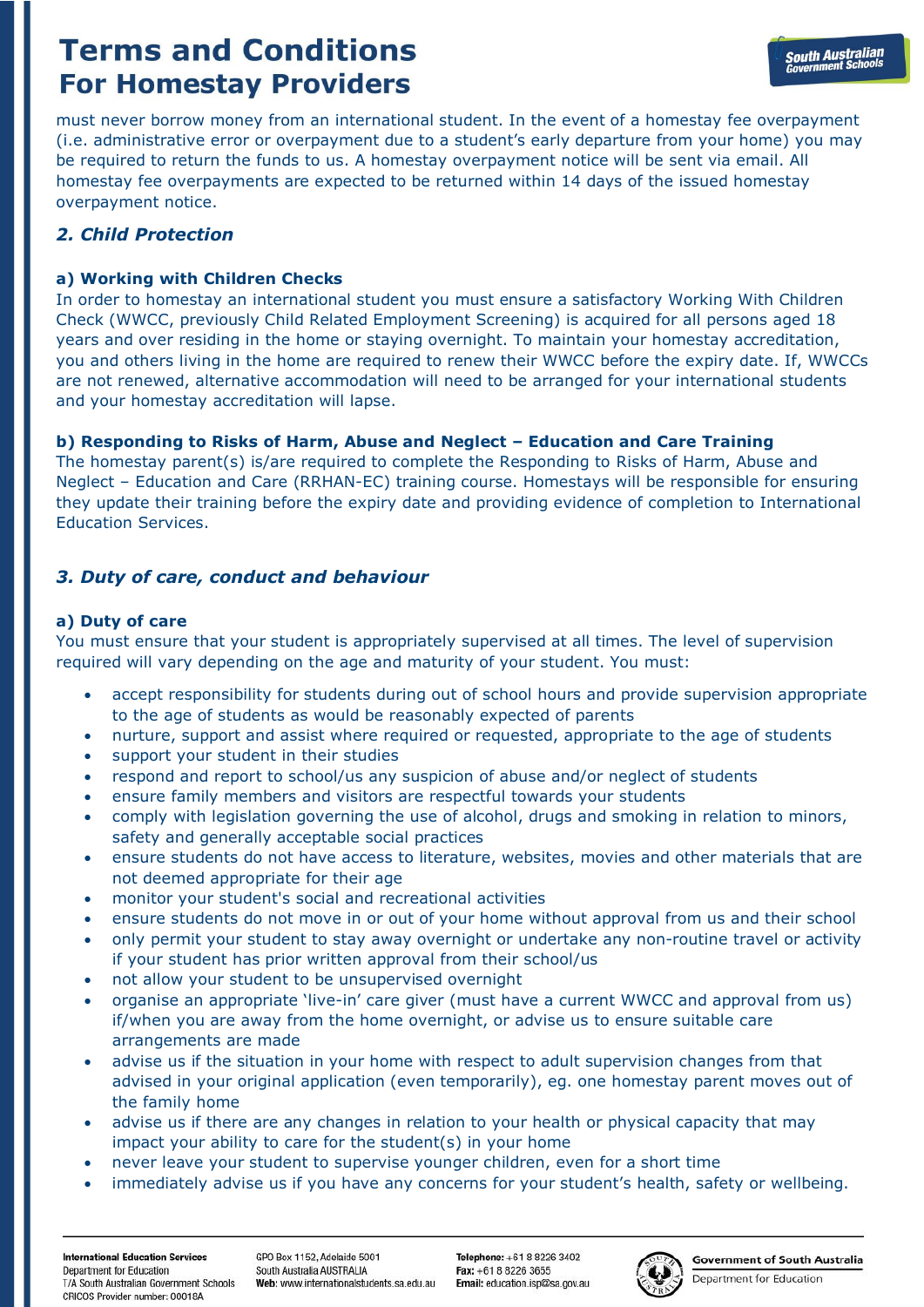## **b) Student Terms and Conditions**

We require your student to comply with the Terms and Conditions for our students. You must notify us immediately if you suspect or become aware that your student has been involved in a breach of the student Terms and Conditions (for example, drinking alcohol, use of illegal drugs, breach of student travel policy, breach of student visa conditions).

### **c) Conduct by you, your residents and your visitors**

You must ensure you and everyone in your home act in a way that would be appropriate when viewed by a third party (e.g. do not put themselves in a position where they are vulnerable to accusations of wrongdoing), for example by ensuring that:

- your student is not alone with you or another person (e.g. another child) in a bedroom or bathroom with the door closed
- your student is not permitted access to alcohol or offered alcohol by you or your guests.

You must understand that you are responsible for immediately notifying us if you are, or a member of your family/household is:

- subject to allegations of misconduct
- reported, investigated, or arrested for a criminal offence
- charged with or convicted of a criminal offence

### **d) Behaviour management**

You must notify the school/us if you encounter a behaviour management issue that you are unable to resolve informally with your student. We have a range of strategies to deal with student misbehaviour. In serious cases, your student's participation in the homestay program or their enrolment may be cancelled. You must never subject your student to physical punishment or verbal abuse.

## *4. Withdrawal and Cancellation*

#### **a) Withdrawal by you**

If you do not have a student living with you, you may withdraw from the homestay program at any time by providing two weeks' prior written notice to us. If you have a student living with you, you may withdraw from the homestay program at any time by providing four weeks prior written notice to us. Unused homestay fees must be returned to the student if they are paying you directly.

#### **b) Withdrawal of approval to host**

If you do not follow these Terms and Conditions we will contact you to explain what you must do to rectify the problem and we may suspend your approval to homestay until the problem has been corrected. If we suspend your approval to homestay, we will move the student out of your home. You are not entitled to homestay fees for a payment period in which we suspend your approval to homestay. Any homestay fees paid to you for a payment period in which we suspend your approval to homestay must be repaid to us as an overpayment.

## **c) Cancellation**

We may immediately cancel your approval as a homestay provider if:

- you fail to comply with a notice to remedy a breach
- you commit repeated breaches
- you commit a material breach
- you commit a breach that is incapable of remedy
- or we suspect or become aware that your student may be at risk of harm (in which case, we may act without conducting an investigation into the truth of any allegations or concerns).

**International Education Services** Denartment for Education T/A South Australian Government Schools CRICOS Provider number: 00018A

GPO Box 1152 Adelaide 5001 South Australia AUSTRALIA Web: www.internationalstudents.sa.edu.au

Telenhone: +61 8 8226 3402 Fax: +61.8.8226.3655 Email: education.isp@sa.gov.au



**Government of South Australia** 

Department for Education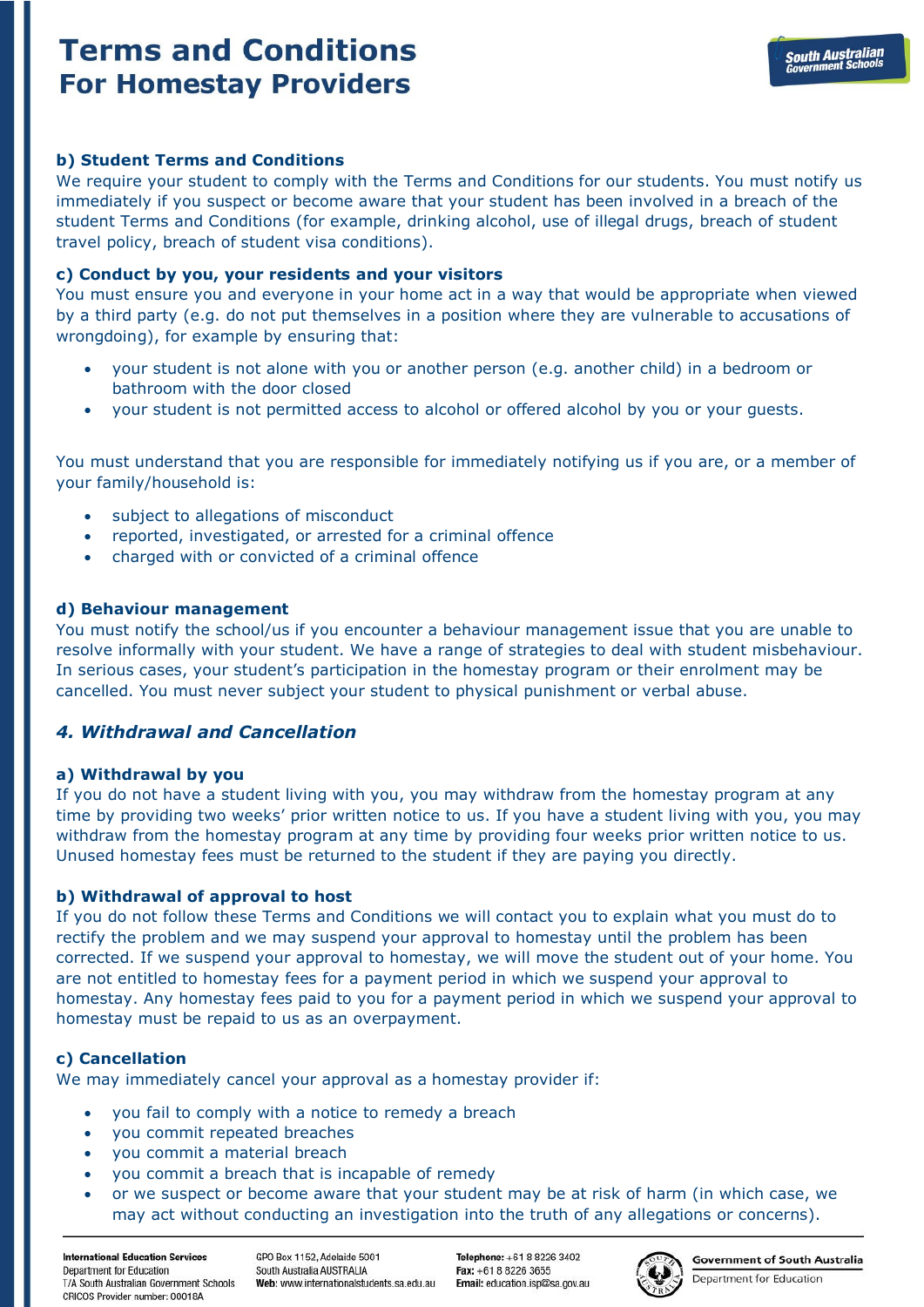If you are not in breach of this agreement, we may cancel your approval as a homestay provider without cause by providing you with:

• at least two weeks' written notice if you do not have a student living with you, or at least four weeks written notice if you have a student living with you.

# *5. Moving students to a new homestay*

## **a) Moving a student by us**

We may move a student from your home if a request has been made (either by the student, natural parents or school) if deemed appropriate. We may move a student from your home immediately and without notice if we believe there are circumstances that warrant urgent action. Circumstances that warrant urgent action may include:

- if we suspect or become aware that your student may be at risk of harm (without conducting an investigation into the truth of any allegations or concerns)
- if there is a breach of this agreement
- if you fail to ensure that the information we hold about you is correct, complete and current in an emergency or critical incident.

## **b) Moving a student at your request**

- If you are unable or unwilling to homestay your student for any reason, you must notify IES as soon as possible.
- If you are able, but would prefer not to homestay your student, you may request us to move your student temporarily or permanently by giving at least four weeks prior notice. We will use best endeavours to move your student to a different home as soon as a suitable match has been found.

## *6. Safety and medical*

## **a) Medical**

You must assist your student to attend any routine medical, dental or other health-related appointments.

## **b) Safety**

You must:

- contact our 24 hour emergency phone (0401123205) immediately if you suspect or become aware that your student has been harmed or is at risk of harm
- notify us immediately if your student reports to you that they or any student in our homestay program has been harmed or is at risk of harm
- notify us immediately if you suspect or become aware that your student has engaged in or is at risk of engaging in inappropriate or unlawful sexual conduct.

## **c) Emergencies**

If an emergency or critical incident occurs, you must:

- call 000 for an ambulance for any medical emergency
- call 000 for police assistance in any other emergency
- notify us immediately.

# *7. Student travel and activities*

## **a) Student travel**

**International Education Services** Denartment for Education T/A South Australian Government Schools CRICOS Provider number: 00018A

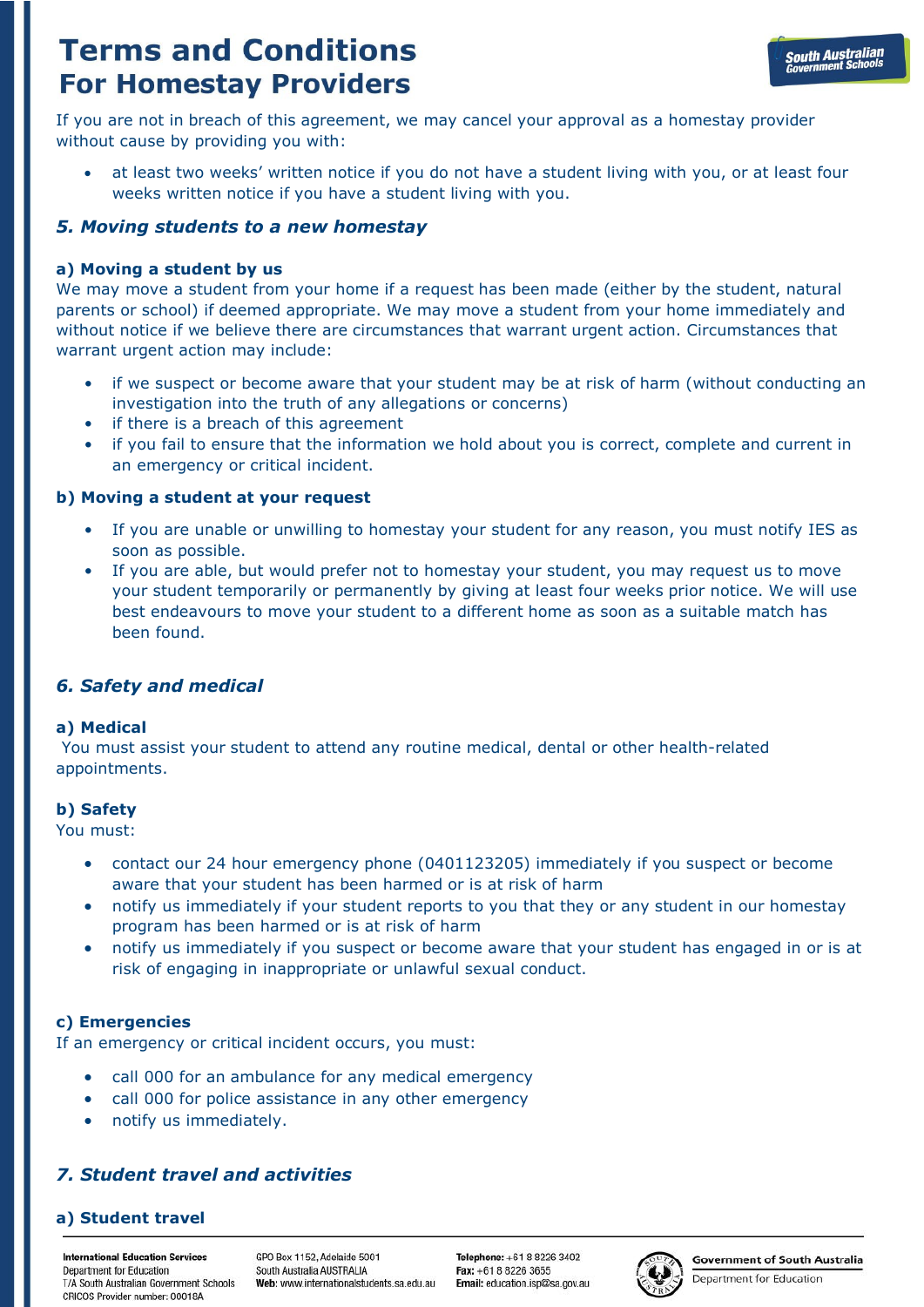Your student is permitted to travel during their program providing their arrangements fall within the Student Travel Policy. Please note that student visa conditions do not permit students to travel during term time. You must not permit your student to travel unless they have completed the relevant paperwork, which is provided by their school. Homestay providers must also sign this consent form.

## **b) Driving**

You must not permit your student:

- to be a passenger in a vehicle driven by a driver with a learner licence (L-plates)
- to be a passenger in a vehicle driven by a driver with a provisional driver licence (P-plates) without written permission from their parents and IES.

## **A student may only drive a vehicle:**

- while holding a South Australian driver's licence
- if the vehicle is registered under the student, parent or legal custodian's name
- if the vehicle is subject to full comprehensive insurance that has coverage for an at-fault driver
- with approval from the homestay, the student's school and natural parent(s).

The student may, with the permission of their natural parent(s), undertake driving lessons with a professional driving instructor when holding a South Australian learner licence. You must not permit your student to be a passenger in a vehicle unless the vehicle is registered, roadworthy, properly maintained and has adequate insurance to cover damage to property and injury to persons.

## **c) Swimming**

Please be aware that, regardless of age, all water activities are high-risk for students. You must exercise extreme caution and ensure close supervision around home swimming pools, beaches and other bodies of water.

## *8. Information and communication*

## **a) Communication with your student**

If you need help communicating with your student, you should contact the school/us for assistance.

## **b) Communication with us**

You must:

- maintain regular contact with the school and us to discuss the homestay placement and your student's wellbeing
- use reasonable endeavours to attend orientations, meetings and information sessions arranged by us in relation to the homestay program.

## **c) School**

You must:

- take your student to school on their first day
- assist your student to attend school, on time, every school day
- notify the International Student Program (ISP) Manager if the student will be late /absent
- notify the school of any concerns you have about your student's school attendance or academic performance (including, for example, if your student is experiencing difficulties because of parttime or casual employment)
- assist your student to participate in extra-curricular activities arranged or recommended by the school.

Telenhone: +61 8 8226 3402 Fax: +61.8.8226.3655 Email: education.isp@sa.gov.au

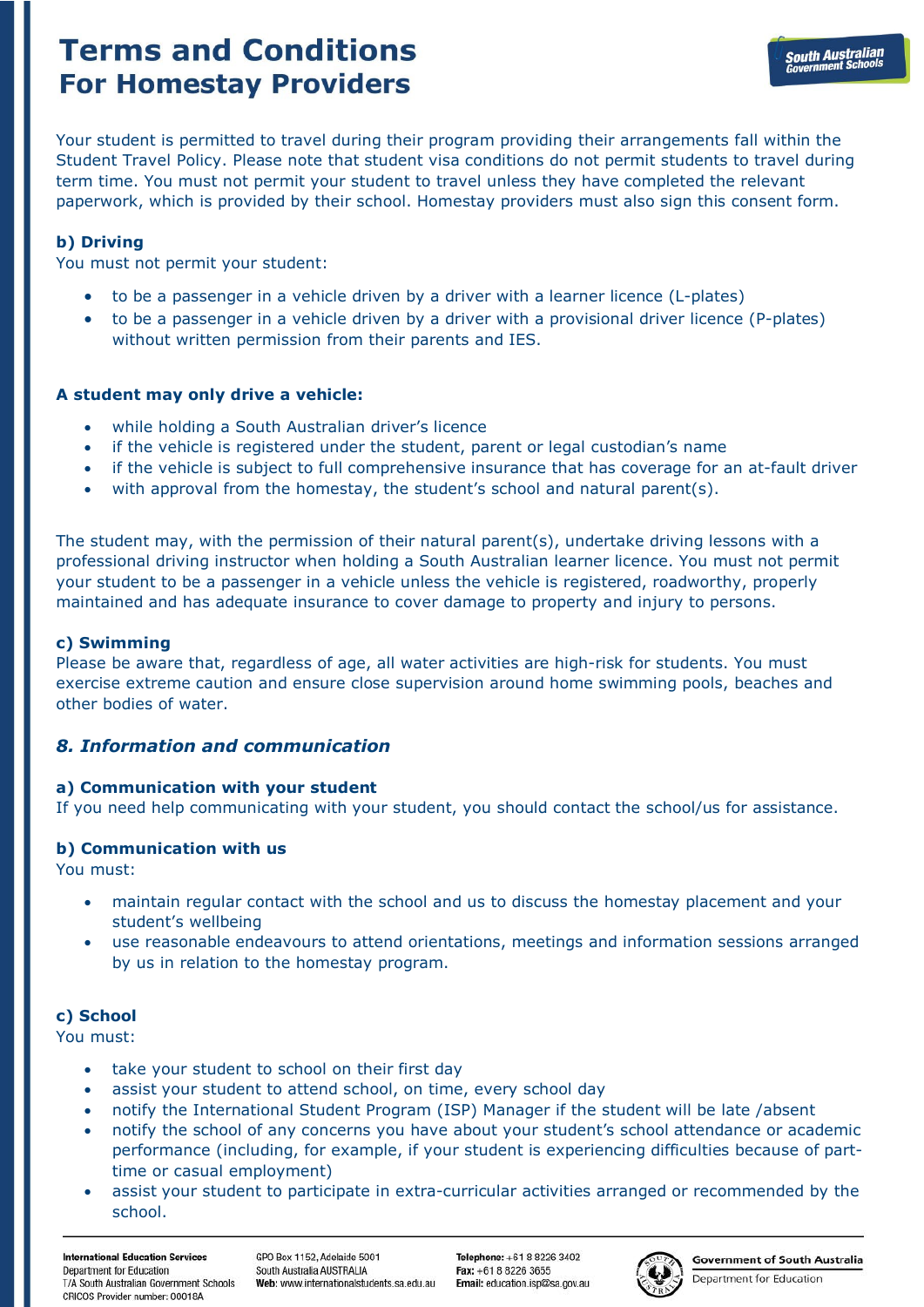## **d) Information collection and privacy**

You must ensure that the information we hold about you is correct, complete and current. You must notify us if there is a change to any of the information that you provided to us on your initial application.

We collect your personal information when you apply to be a homestay. We may record, use and disclose your personal information for the purpose of assessing your application, maintaining a register of accredited and non-accredited homestay providers, administering this agreement, administering the homestay program, complying with Australian and South Australian laws, policies and procedures. Records are retained and disposed of in accordance with the State Records Act 1997.

When a student is placed in your home, your name and contact details will be:

- provided to the education agent and/or overseas family, (possibly with photos of your family and home)
- provided to the South Australian Government School where the student will be attending
- provided to the Department for Home Affairs if the student is on a student visa.

In addition, there will be ongoing communication and exchange of information, including personal information, between IES, your student, your student's parents and your student's education agent (if applicable). Your name, address and contact details may need to be shared with other homestay families in the event a student moves in to or out of your home.

### **e) Student privacy**

You must respect your student's privacy. This includes ensuring that your student is provided with privacy in their bedroom and in the bathroom and toilet (e.g. all persons knock and seek permission before entering).

Access to your student's personal information is subject to information privacy laws. You must not record, store, use or disclose your student's personal information except:

- to comply with this agreement
- to communicate with school staff about your student's schooling or welfare
- as required or authorised by law 7

• with the consent of your student or their parent (for example you should seek permission before taking photographs of your student and only share with their consent).

## **f) Grievance**

In the event of a dispute between you and your student that is unable to be resolved, you must contact the school's International Student Program Manager promptly for assistance to resolve issues. You must also:

- ensure students have the 24-hour emergency phone number and carry the emergency card provided by our office with homestay contact details
- contact us and the International Student Program Manager within 48 hours where there may be damage caused by the student to the home or facilities in the home.

# *9. General*

## **a) No guarantee**

We do not guarantee that we will place students with you or that a student will stay with you for the duration of their program.

## **b) Compliance with laws**

You must comply with any laws, standards or codes relevant to your obligations under this agreement.

**International Education Services** Denartment for Education T/A South Australian Government Schools CRICOS Provider number: 00018A

GPO Box 1152 Adelaide 5001 South Australia AUSTRALIA Web: www.internationalstudents.sa.edu.au

Telenhone: +61 8 8226 3402 Fax: +61.8.8226.3655 Email: education.isp@sa.gov.au



**Government of South Australia** Department for Education